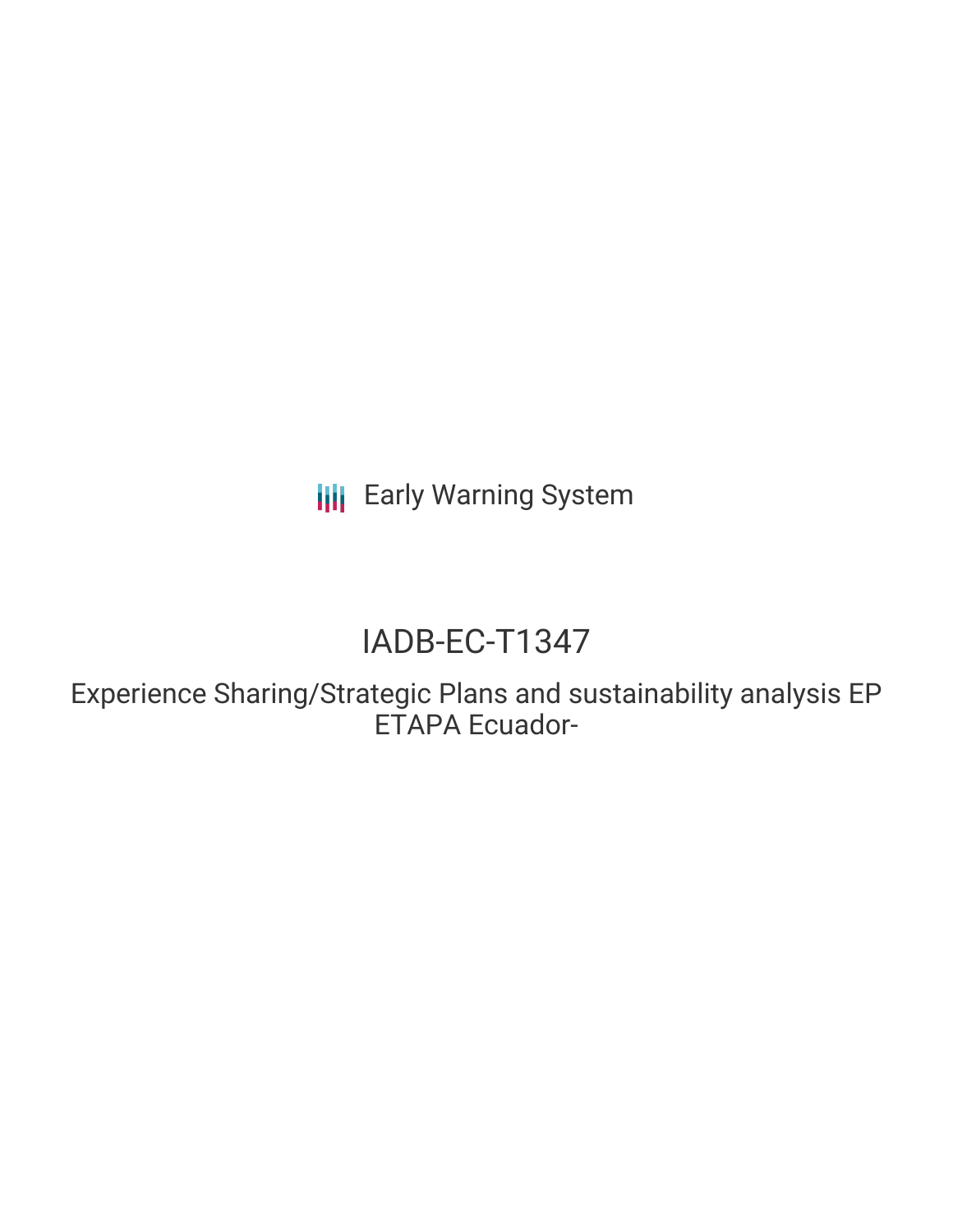

# Early Warning System Experience Sharing/Strategic Plans and sustainability analysis EP ETAPA Ecuador-

## **Quick Facts**

| <b>Countries</b>               | Ecuador                                |
|--------------------------------|----------------------------------------|
| <b>Financial Institutions</b>  | Inter-American Development Bank (IADB) |
| <b>Status</b>                  | Completed                              |
| <b>Bank Risk Rating</b>        |                                        |
| <b>Voting Date</b>             | 2016-05-06                             |
| <b>Investment Type(s)</b>      | <b>Advisory Services</b>               |
| <b>Investment Amount (USD)</b> | $$0.01$ million                        |
| <b>Project Cost (USD)</b>      | $$0.01$ million                        |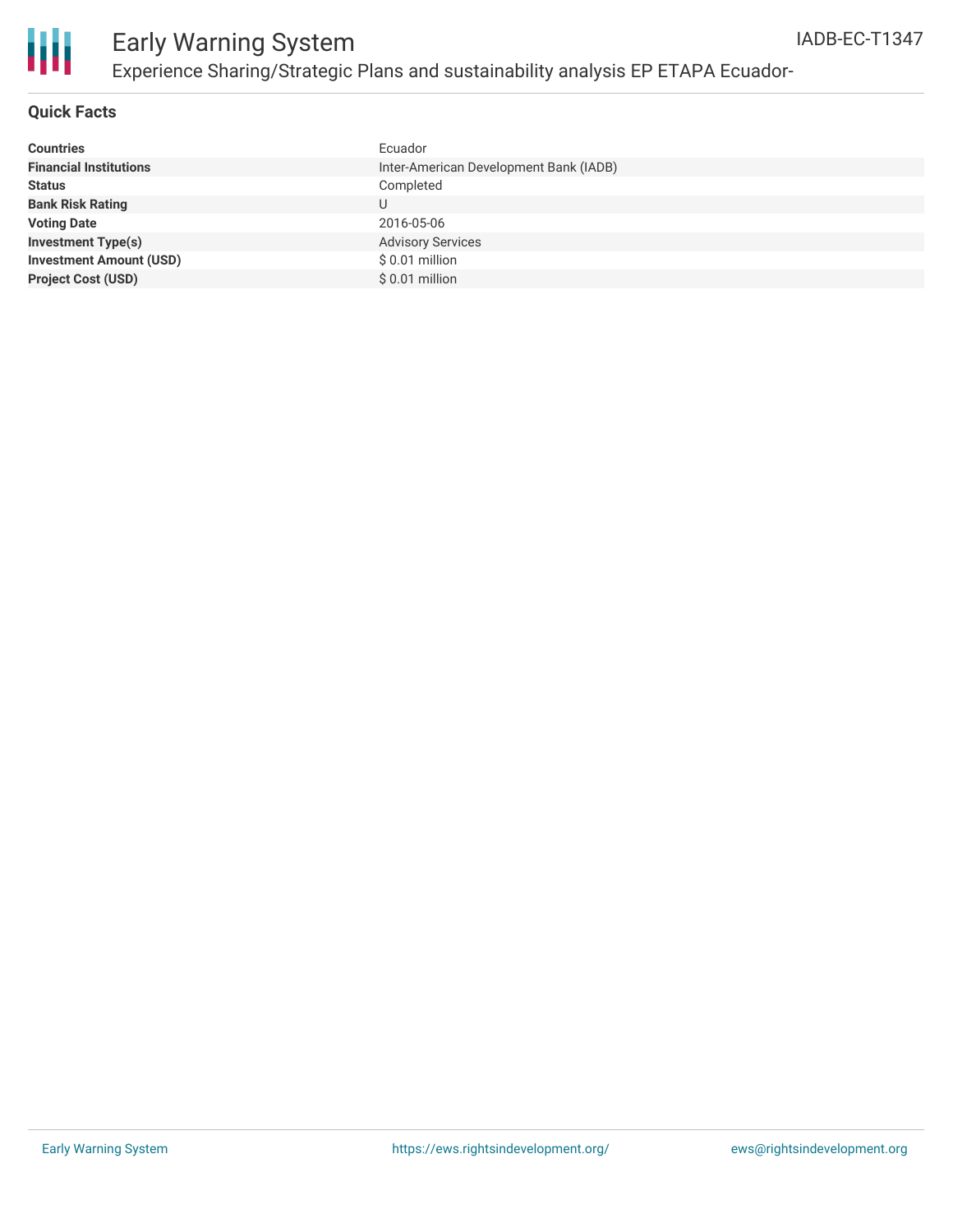

## **Project Description**

Consolidate the EP ETAPA strategic plan collecting successful experiences from the EPM in Medellin Colombia .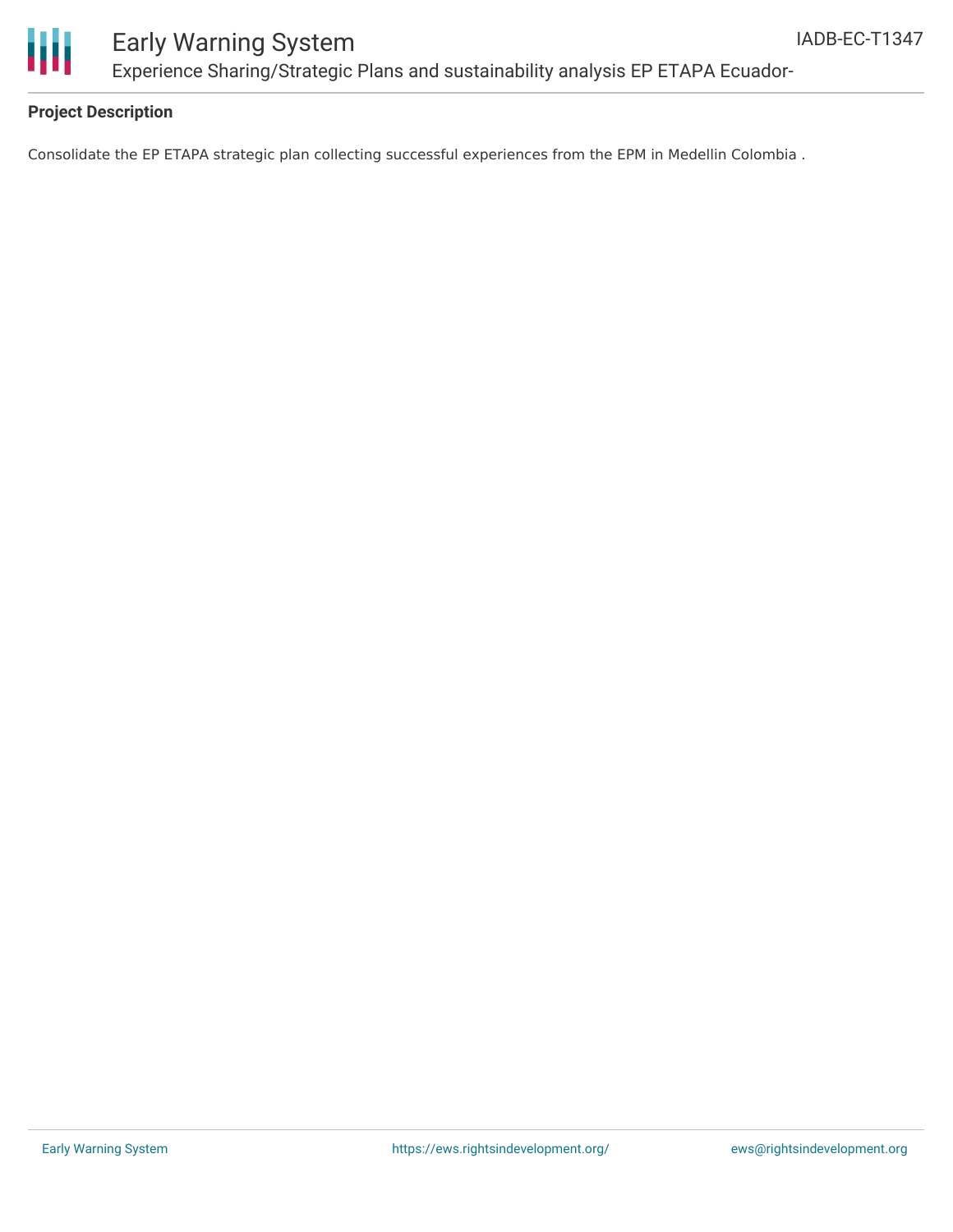

# Early Warning System Experience Sharing/Strategic Plans and sustainability analysis EP ETAPA Ecuador-

#### **Investment Description**

• Inter-American Development Bank (IADB)